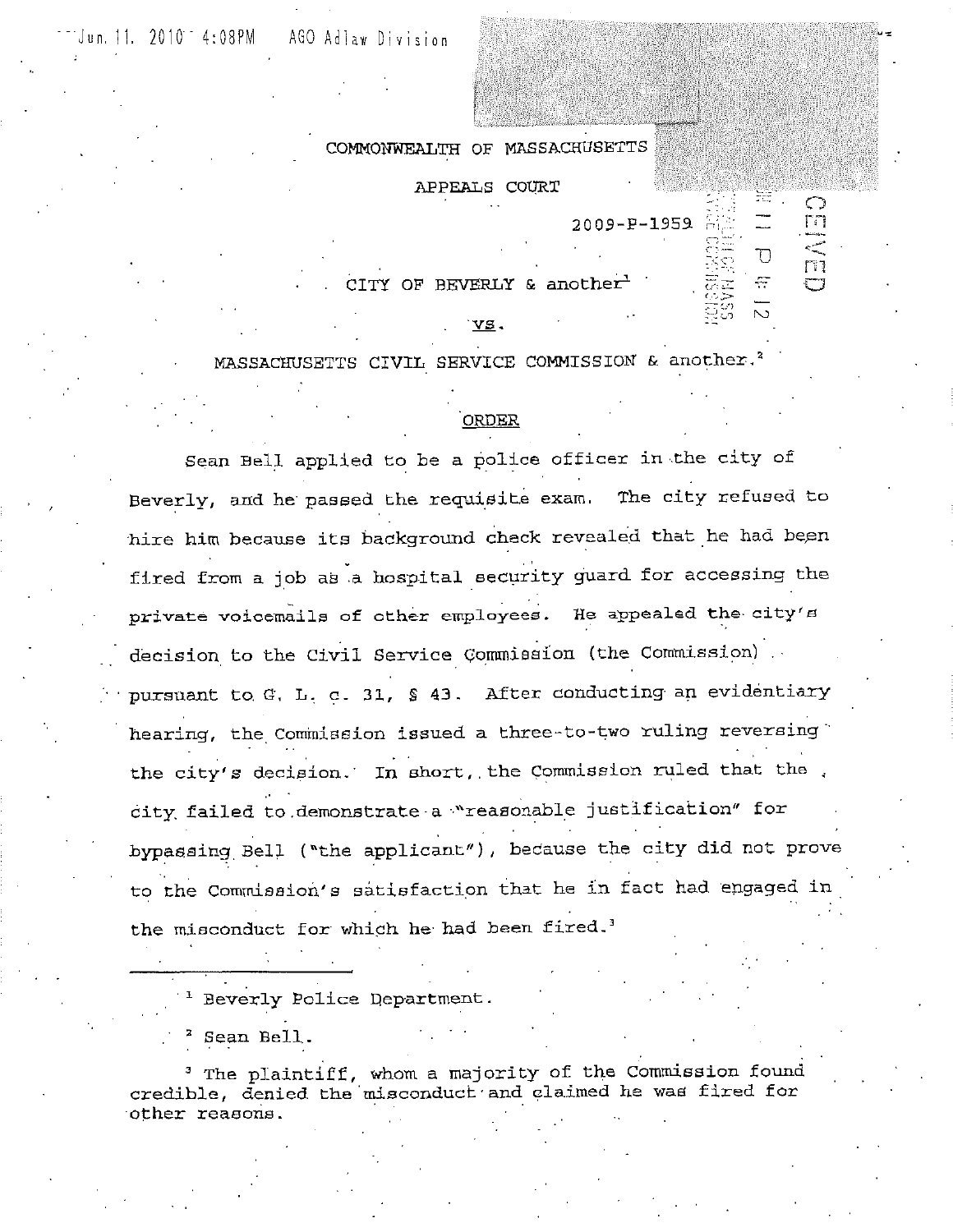Jun.11. 2010<sup>-</sup> 4:08PM AGO Adiaw Division No. 3020 P. 3<sup>4</sup> VV.

On the city's appeal taken pursuant to G. L. c. 30A, § 14, a Superior Court judge reversed the Commission's ruling. He' concluded that "[v]iewing the evidence before the Commission as a whole, this court concludes that the Commission erroneously substituted its judgment for that of the Appointing Authority in determining the Appointing Authority's decision had no reasonable justification to bypass [the applicant]."  $(A. 25)$  On the appeal before us, the applicant argues that the Commission's ruling was supported by aubstantial evidence and that the judge was therefore bound to accept it.

Although the underlying facts were contested at the hearing before the Commission, the city conceded at oral argument that it was not challenging the factual findings made by the Commission. Rather, the applicant and the city have briefed and argued the case as essentially posing a question·of statutory interpretation regarding the Commission's role vis a vis the appointing authorities·whose decisions the Commission reviews. Having ·reviewed the-briefs and heard oral argument, we invite the Attorney General to submit a brief on behalf of the Commission in light of the nature and potential significance of the statutory interpretation issues. raised. 4 We would accept a brief submitted

<sup>4</sup> The Office of the Attorney General sent a letter dated January 14, 2010, to the court on behalf of the Commission indicating that it did not intend to participate in this appeal because it was only a "nominal party." According to the letter, " [t]he Commission's role in this matter was primarily to

2.